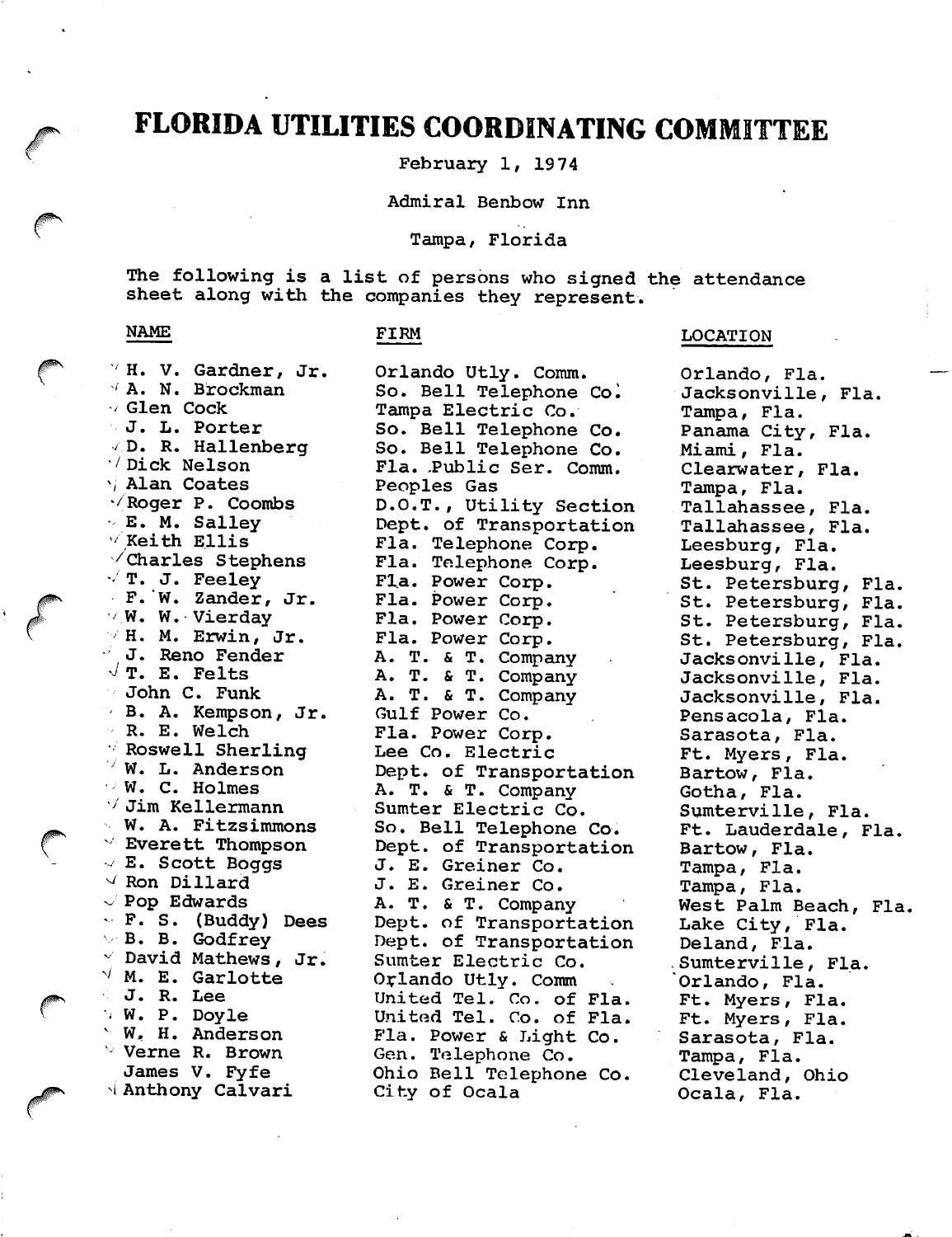## NAME

f

N. H, Goodwin VCharles W. Matheny A. E. Zimmerman D. F. Johnson Don Brant Paul Mundy E. M. Williams  $\sqrt{J}$ . F. Siebel George P. Orth Wade S. Manning Otis F. Koske Bob Foote Ken Brown

### FIRM

City of Ocala Dept. of Public Works Dept. of Transportation Gen. Telephone Co. City of Orlando Gen. Telephone Co. So. Bell Telephone Co. Gen. Telephone Co. Broward City Utly. Georgia Power Co. Wisconsin Elec. Power Co. Winter Park Telephone Co, Tampa Electric Co.

## LOCATION

Ocala, Fla. Tampa, Fla. St. Petersburg, Fla. Tampa, Fla. Orlando, Fla. Tampa, Fla. Miami, Fla. St. Petersburg, Fla. Ft. Lauderdale, Fla. Atlanta, Ga. Milwaukee, Wis. Winter Park, Fla. Tampa, Fla.

A

#### -2-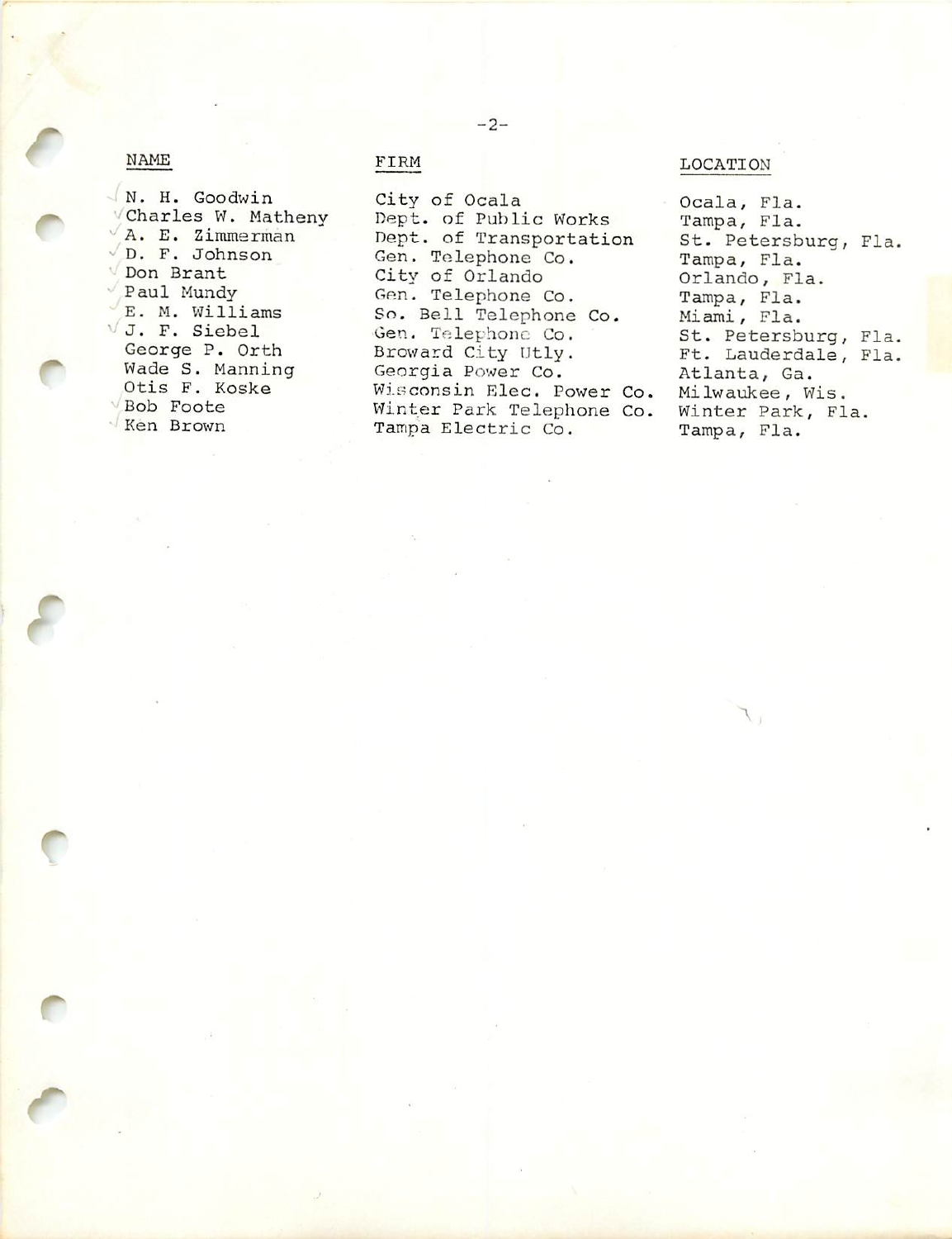The February 1 meeting was called to order by Chairman, Norton Brockman (So. Bell, Jacksonville) at 9 A.M. with the customary self-introductions.

The self-introductions were followed by the reading of the November 2 meeting minutes. The chairman asked if there we The chairman asked if there were any corrections to which Mr. Pop Edwards (A. T. & T., W. Palm Beach) requested the minutes be amended to show his request for assistance at the August 3 meeting was intended to cover protec tion of all buried utilities and not just cable as the minutes indicate.

It was also pointed out that Mr. Bill Fitzsimmons (So. Bell, Ft. Lauderdale) was incorrectly shown on Page 4 as being from Plant City.

No further corrections being received, the minutes were adopted subject to the above corrections.

At this time Mr. Roger P. Coombs (D.O.T.,Tallahassee) made the following announcements on the district coordinating committee meetings.

Fifth District at the University Inn, Deland, February 14.

Fourth District at Arrowhead Country Club, Plantation, February 28.

First District, not definite, probably late March or early April.

Mr. Verne Brown (Gen. Tel., Tampa) was called on to introduce some visiting members of the International Utility Coordinating Committee and to introduce the guest speaker.

The guest speaker, Mr. James V. Fyfe, District Operations Manager for Ohio Bell, Cleveland, Ohio, Chairman of the International Utility Coordinating Committee and a member of the International Liason Committee; both of which are activities of the American Right-of-Way Association. Mr. Fyfe's subject was "Failing to Plan is Planning to Fail". He had some very worthwhile points to make concerning the need for good planning of right-of-way needs. He emphasized the need for the right-of-way department of each utility to be involved during the preliminary planning stages of any new project. This would reduce the possibility of having to reengineer the project because a vital part of the right-of-way turned out to be unavailable.

It was also very gratifying to hear Mr. Fyfe's complimentary remarks with regard to the Florida Utilities Coordinating Committee and its activities.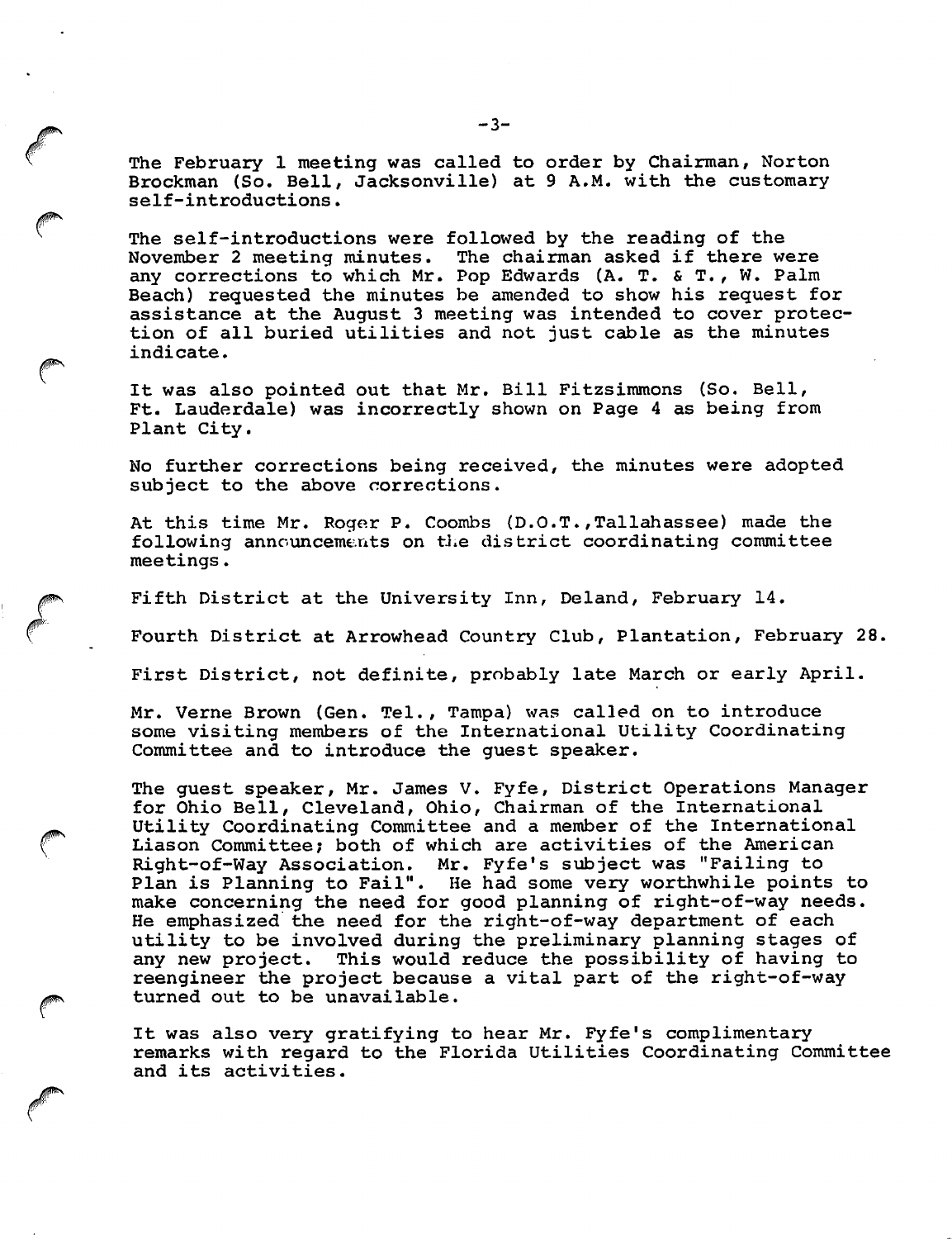At this time Chairman Brockman requested a motion from the floor that the officers be granted the authorization to set the date of our August meeting to coincide with that of Chapter 26, American Right-of-Way Association. The motion was made, seconded and passed without opposition.

Chairman Brockman next called for a report from Mr. B. A. Kempson, (Gulf Power, Pensacola) Subcommittee Chairman, Utility Accommoda tions Guide. Mr. Kempson stated he had nothing new to report and requested Mr. E. Salley (Utility Engineers, D.O.T., Tallahassee) to bring the group up-to-date. Mr. Salley reported the "Guide" had been approved and did exist in very limited supply but additional copies would be made available in the very near future. Additional work load placed on the Department .of Transportation, Maintenance Division has been such of late with the speed limit change posting and fuel allocation, it was not possible to produce the "Guide" in quantity as yet. However, as fast as copies are available they.will be mailed out to all utilities and municipals probably in the next two weeks. Anyone not receiving a copy by the end of February should make an effort to determine why.

At this point Mr. Salley raised the question of need for showing all utility lines on highway construction plans. This is a report being put together at the present time with input from District Engineers. The cost of showing this additional detail plus the delay in receiving the information from the utilities has raised the question of its worth. It would also make the drawing received by the contractor less cluttered and easier to read. He urged all present to consider how these changes would affect them and to make their wishes known to their local districts.

Mr. Kempson took a moment to express to Mr. Salley the appreciation of the Florida Utilities Coordinating Committee for the help and cooperation received from the Department of Transportation at all levels over the years in resolving the many areas of conflict. Mr. Salley thanked the group and said he would be happy to take their expression of appreciation back to Tallahassee. He also stated he felt sure a letter of appreciation to the Florida Utilities Coordinating Committee would be forthcoming from the Department of Transportation.

Because of the great involvement of utilities during any construc tion work, a motion was made from the floor that a subcommittee be formed to investigate the influence of omission of utility facili ties from Department of Transportation construction drawings. The motion was subsequently seconded and passed. The subcommittee is composed of the following persons.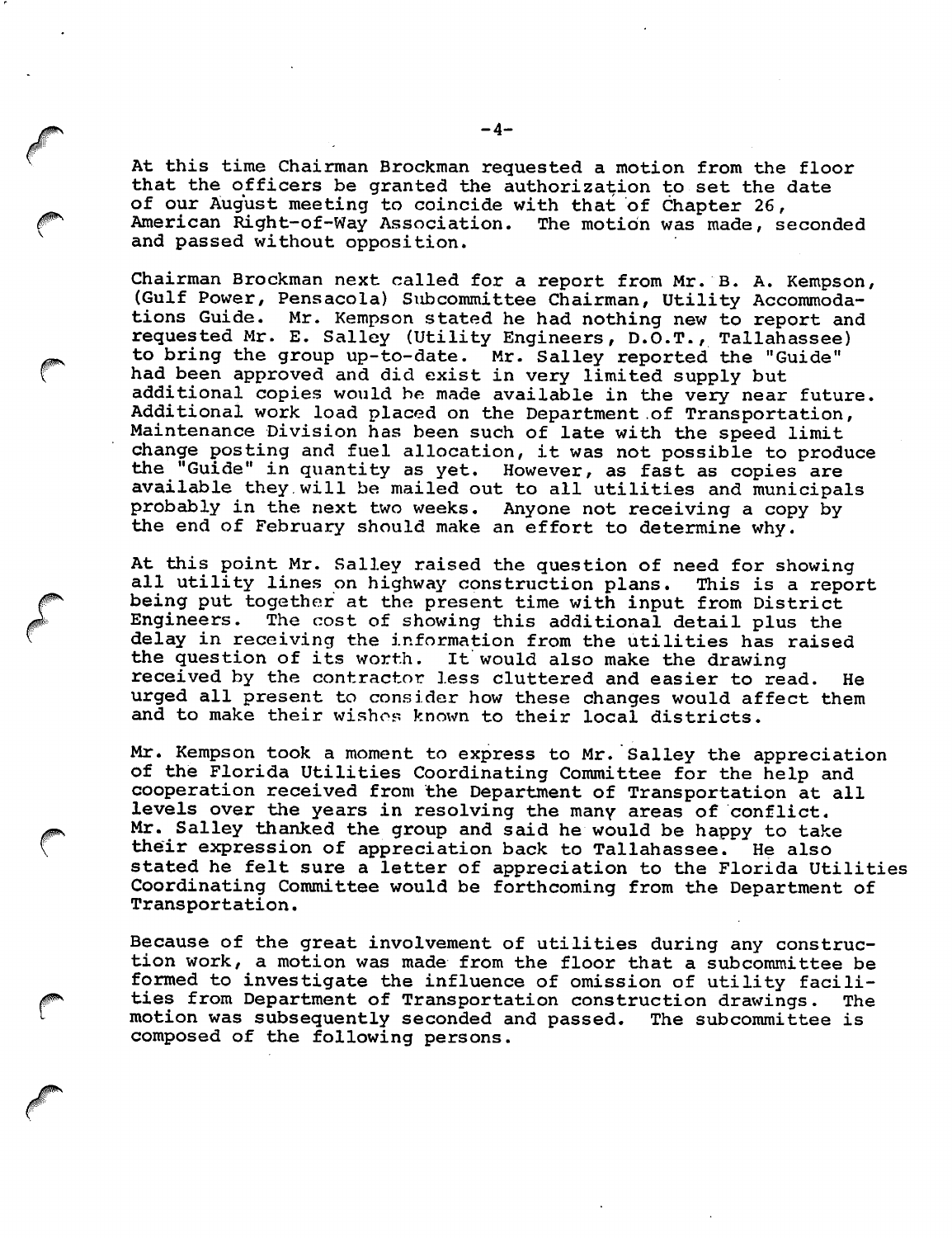r

f

r

Ken Brown Tampa Electric Co. Power Ind.<br>Ed Williams So. Bell. Miami Borne Telephone Ed Williams So. Bell, Miami Telephone Ind.<br>Bob Corn Fla. Gas Trans.. Orlando Gas Ind Bob Corn Fla. Gas Trans., Orlando Gas Ind.<br>Charles Matheny Dept. of Public Works. Tampa Municipa Dept. of Public Works, Tampa Municipals Pop Edwards A. T. & T., West Palm Beach Long Lines<br>Everett Thompson Dept. of Trans., Bartow Dept. of T Dept. of Trans., Bartow Dept. of Trans.

Mr. Ken Brown was asked to act as temporary chairman for the purpose of calling the first meeting at which time a chairman would be selected. A suggestion was made from the floor that the Florida Road Builders be represented on the committee, however, no name was submitted.

Mr. Crooms stated he understood a meeting of the various district engineers was scheduled in the next week or so and an early response from this committee would be advisable.

Mr. Everett Thompson (D.O.T., Bartow) reminded those present the real reason for considering such a move on the part of the Depart ment of Transportation was due to slow or late return and/or poorly marked up prints being returned by the utilities causing costly delays in producing the construction prints. If the various utilities felt,as was indicated in this meeting, that all utility plant should be shown, then they should help by early returning of the prints marked so they are easily readable by a draftsman.

Mr. Bill Fitzsimmons (So. Bell, Ft. Lauderdale) Chairman, Plant Identification Subcommittee stated he had nothing to report at this time.

Mr. Paul Mundy (Gen. Telephone, Tampa) Chairman, Plant Protection Subcommittee, reported that considerable interest in the one number call system had been shown throughout the state. Mr. Bob Foote (Winter Park Telephone) has been active in mailing out questionaires to determine interest in the central Florida area. He has gotten a good show of interest and willingness to participating in study ing the benefits to be derived from a one number call for this area. This subcommittee is in something of a holding pattern at present having completed its report which was adopted by the full committee at its November 2 meeting. However it remains ready to assist any area in the state interested in setting up such a system.

Mr. Verne Brown (Gen. Telephone, Tampa) pointed out that the original House Bill 1772 requiring 48 hours notification by all excavators made the one number call system an acceptable method of notification. However, the most recent version has deleted this method. This deletion would require each utility and each excavator to keep explicit records of calls in the event there is damage subjecting the excavator to possible fine and/or litigation. Other wise the bill is generally acceptable. There are, however, portions

 $-5-$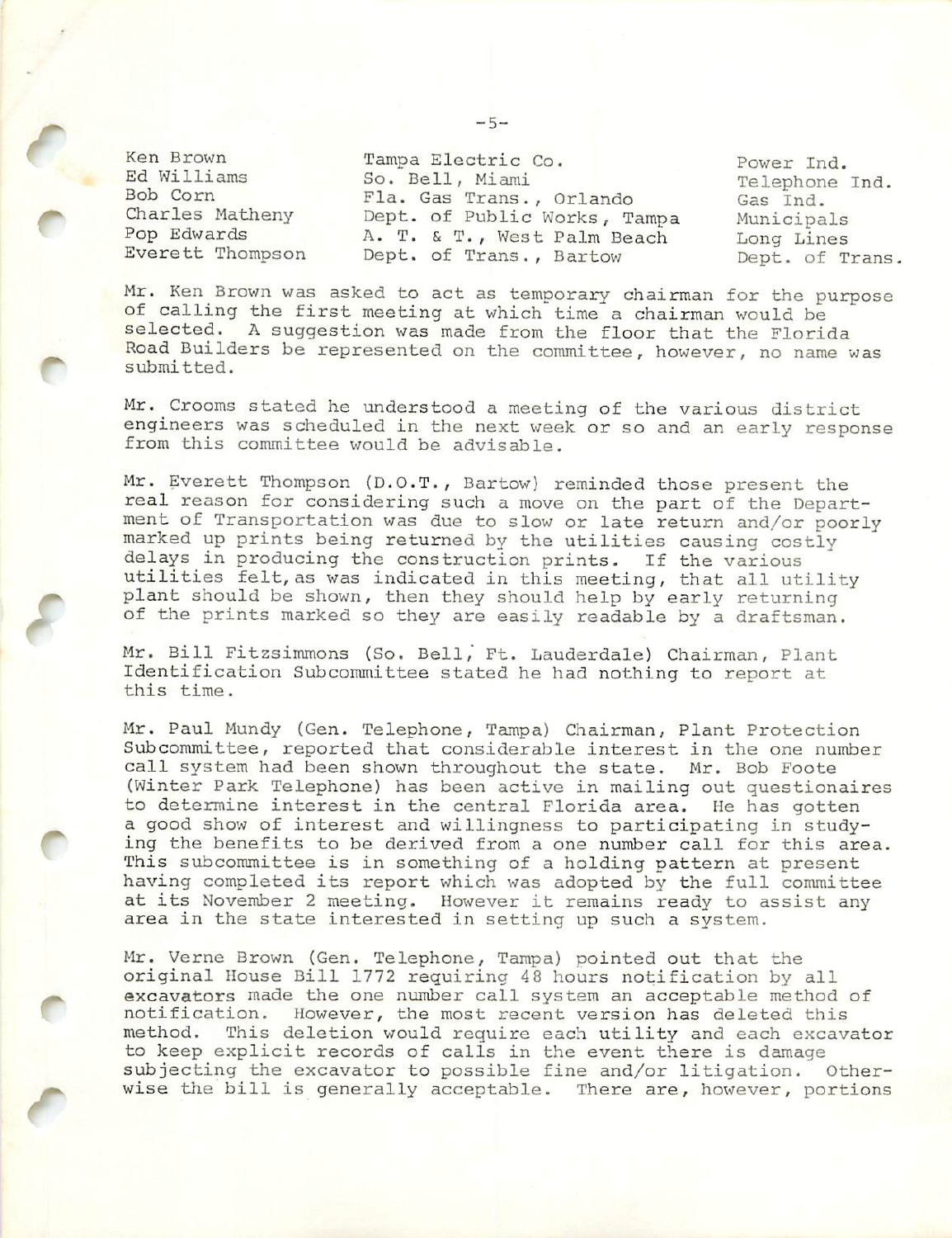of the bill which need clarification and the penalty clause seems to warrant toning down. Mr. Ernest Salley stated that approximately two years ago a recommendation had been made to the Department of Transportation design section to put a list of all utilities and their telephone numbers on the first sheet of the construction drawings along with the telephone numbers for fire, police and ambulance services. To date no response has been forthcoming. Mr. Salley said he would check on the proposals again when he returned to Tallahassee and inform Chairman Brockman of his findings.

After further discussion. Mr. Glen Cock (Tampa Electric Co.) made a motion a subcommittee be formed to study this bill. He felt its passage should be coordinated with the implementation of a one number call system as the only workable means of notifying all utilities of pending excavation and maintaining the necessary records. This subcommittee should make recommendations for other changes which it feels are necessary to produce a workable bill. The motion was seconded and passed without opposition.

The following persons were named to this committee:

| W. H. Anderson | Fla. Power & Light, Sarasota | Power      |
|----------------|------------------------------|------------|
| Ken Brown      | Tampa Electric Co.           | Power      |
| Don Hollenberg | So. Bell, Miami              | Telephone  |
| Verne Brown    | General Telephone, Tampa     | Telephone  |
| Vic Gardner    | Orlando Utilities            | Municipals |

No further names being submitted, the above named persons were elected without opposition. Mr. Ken Brown was again asked to act as temporary chairman for the purpose of calling the first meeting at which time a chairman will be selected.

Mr. Verne Brown, Chairman of the Color Code Subcommittee, reported he had submitted its final report as no work on a national level is being done. He also reported that the Space Allocation Sub committee had received information from approximately thirty chapters of the American Public Works Association as a result Of their field investigation into the various ordinances and statutes covering utility space.allocation with much more input expected. He stated he would prepare a summary when the rest of the findings were in for presentation at some future meeting.

Chairman Brockman called for any other old business to be brought before the committee. None was forthcoming.

Under new business Chairman Brockman stated he felt a large vote of thanks was due Mr. Verne Brown for his work in connection with the State of Florida Liason Structure Report.